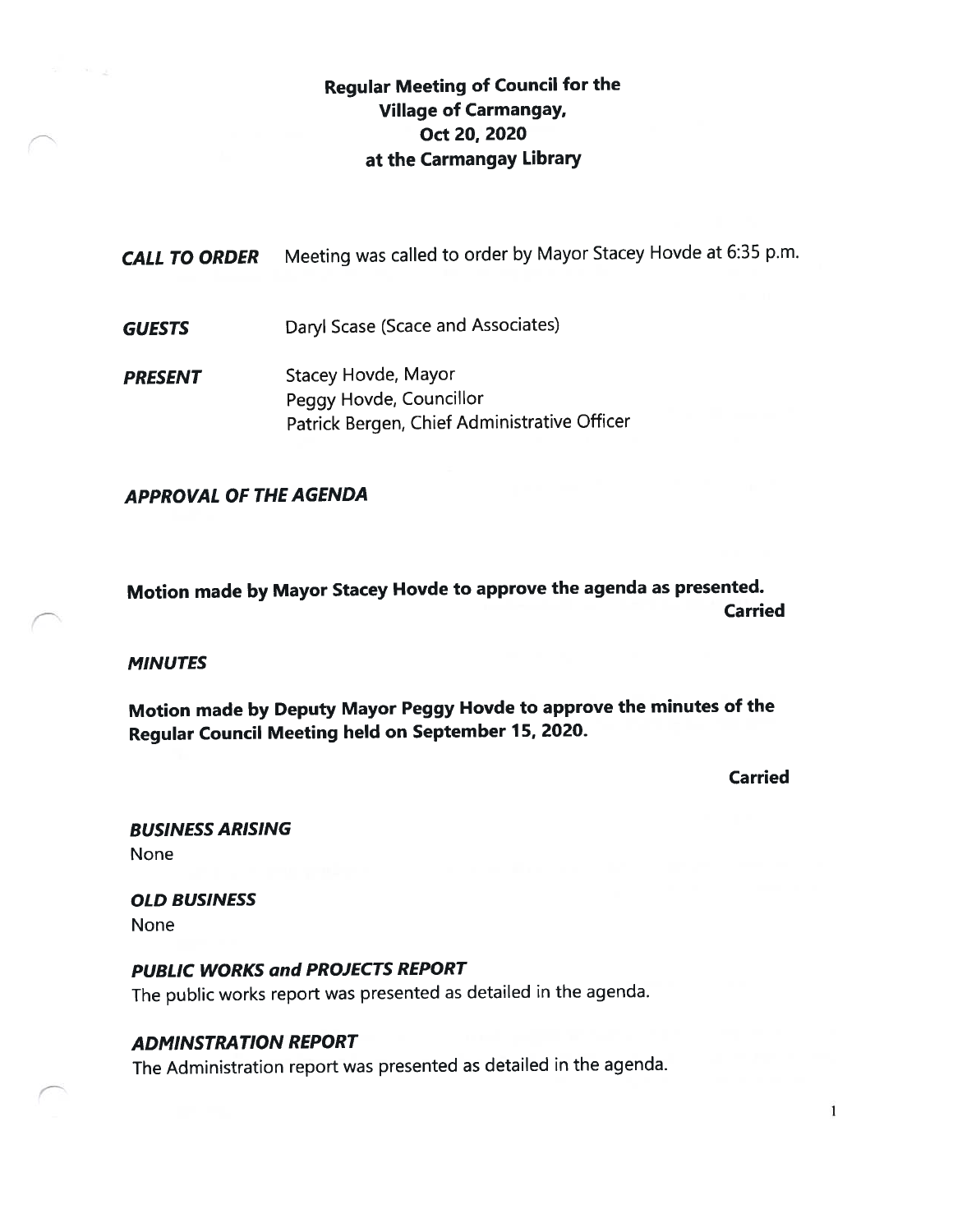# Motion made by Mayor Stacey Hovde to accept both reports as presented. Carried

### **CORRESPONDENCE**

Council received correspondence as detailed in the agenda. Motion made by Deputy Mayor Peggy Hovde to approve correspondence as presented.

Carried

### FINANCIAL REPORTS

CAD Patrick Bergen provided the financial update as detailed in the agenda.

# Motion made by Deputy Mayor Peggy Hovde to accept the financial report. Carried.

#### NEW BUSINESS

## a) 2079 Audited Financial Statements

Audited Financial Statement presented to Council

Motion made by Mayor Stacey Hovde to approve the <sup>2079</sup> Audited Financial Statements as presented.

Carried

f) Election Bylaw

Motion made by Mayor Stacey Hovde to pass the first reading of Bylaw <sup>796</sup> Carmangay Election Bylaw.

Carried

g) 5 Councillors Plebiscite

Motion made by Deputy Mayor Peggy Hovde <sup>o</sup> direct the CAO to create <sup>a</sup> <sup>p</sup>lebiscite to be sent out to citizens to consider whether Council should be increased from 3 Councillors to 5.

Carried.

2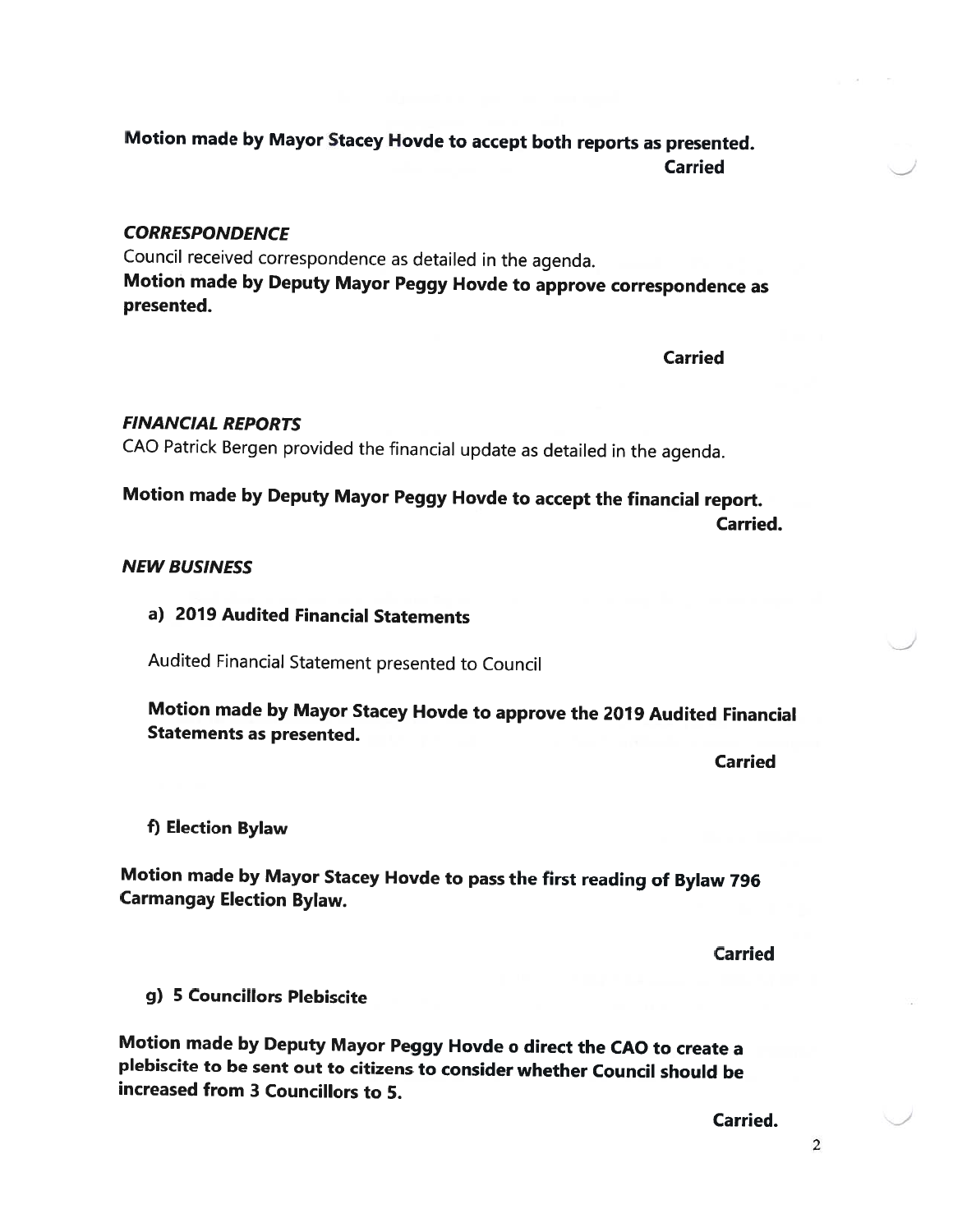#### h) Assessor Audit

 $28-38$ 

Motion made by Deputy Mayor Peggy Hovde to accept the assessor audit as information.

Carried.

#### REPORTS

a) ORRSC

None.

b) MARQUIS None

c) VULCAN DISTRICT SOLID WASTE

Deputy Mayor Peggy Hovde attended the VDWC meeting

d) CARMANGAY AND DISTRICT LIBRARY BOARD None.

e) FCSS None

f) SOUTHGROW None.

g) TWIN VALLEY REGIONAL WATER COMMISSION None

h) MAYORS AND REEVES OF SOUTHERN ALBERTA None

i) CHINOOK ARCH None

#### CLOSED SESSION

None